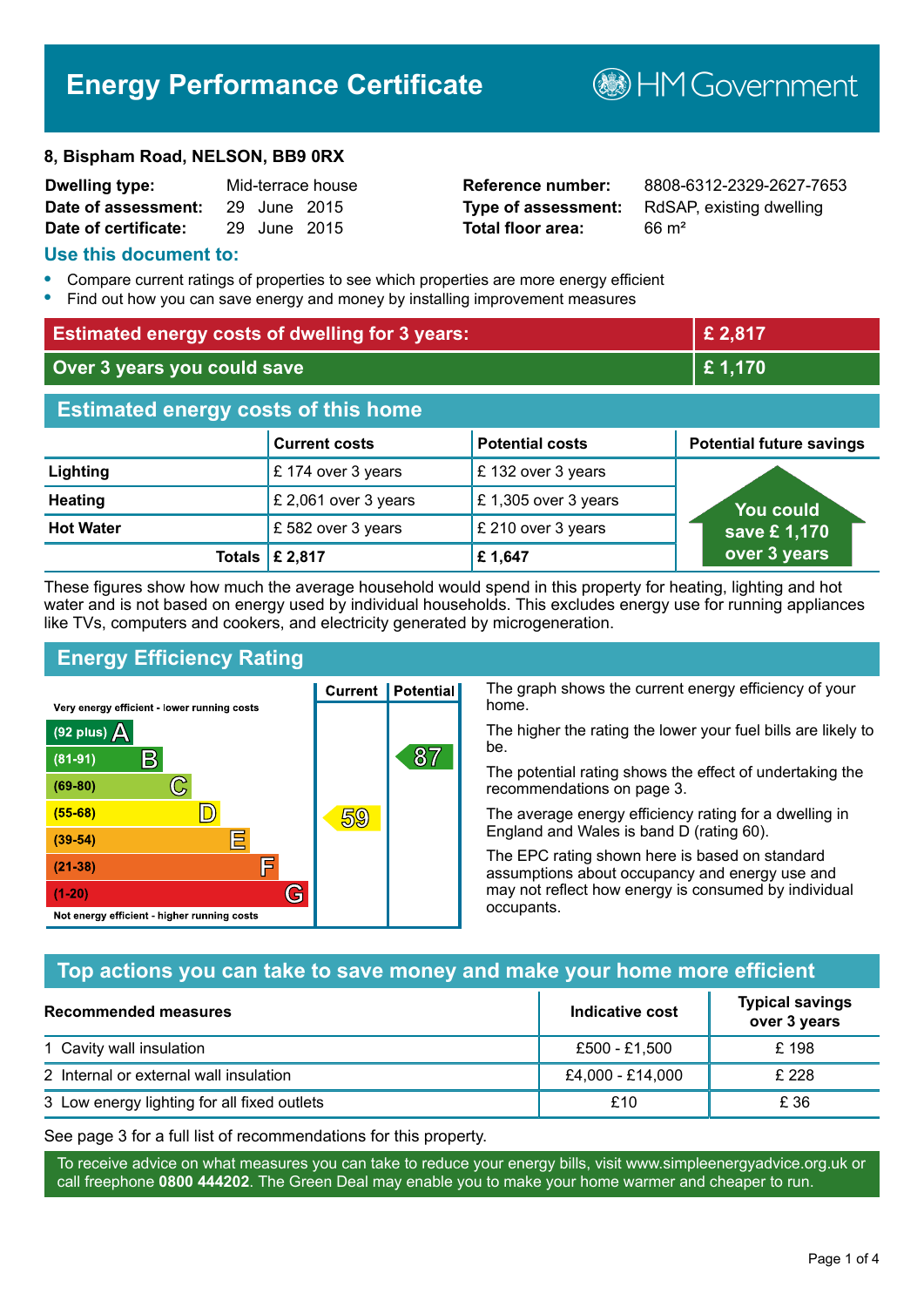#### **Summary of this home's energy performance related features**

| <b>Element</b>        | <b>Description</b>                                        | <b>Energy Efficiency</b> |
|-----------------------|-----------------------------------------------------------|--------------------------|
| Walls                 | Sandstone or limestone, as built, no insulation (assumed) | *****                    |
|                       | Cavity wall, as built, no insulation (assumed)            | ★★☆☆☆                    |
| Roof                  | Pitched, 270 mm loft insulation                           | ★★★★☆                    |
| Floor                 | Suspended, no insulation (assumed)                        |                          |
|                       | Solid, no insulation (assumed)                            |                          |
| <b>Windows</b>        | Fully double glazed                                       | ★★★☆☆                    |
| Main heating          | Boiler and radiators, mains gas                           | ★★★★☆                    |
| Main heating controls | Programmer and room thermostat                            | ★★★☆☆                    |
| Secondary heating     | Room heaters, mains gas                                   |                          |
| Hot water             | From main system                                          | ★★★☆☆                    |
| Lighting              | Low energy lighting in 67% of fixed outlets               | ★★★★☆                    |

Current primary energy use per square metre of floor area: 360 kWh/m² per year

The assessment does not take into consideration the physical condition of any element. 'Assumed' means that the insulation could not be inspected and an assumption has been made in the methodology based on age and type of construction.

See addendum on the last page relating to items in the table above.

#### **Low and zero carbon energy sources**

Low and zero carbon energy sources are sources of energy that release either very little or no carbon dioxide into the atmosphere when they are used. Installing these sources may help reduce energy bills as well as cutting carbon. There are none provided for this home.

#### **Your home's heat demand**

For most homes, the vast majority of energy costs derive from heating the home. Where applicable, this table shows the energy that could be saved in this property by insulating the loft and walls, based on typical energy use (shown within brackets as it is a reduction in energy use).

| <b>Heat demand</b>           | <b>Existing dwelling</b> | Impact of loft<br>insulation | Impact of cavity<br>wall insulation | Impact of solid<br>wall insulation |
|------------------------------|--------------------------|------------------------------|-------------------------------------|------------------------------------|
| Space heating (kWh per year) | 8.809                    | N/A                          | (1,042)                             | (1,211)                            |
| Water heating (kWh per year) | 2.846                    |                              |                                     |                                    |

You could receive Renewable Heat Incentive (RHI) payments and help reduce carbon emissions by replacing your existing heating system with one that generates renewable heat, subject to meeting minimum energy efficiency requirements. The estimated energy required for space and water heating will form the basis of the payments. For more information, search for the domestic RHI on the www.gov.uk website.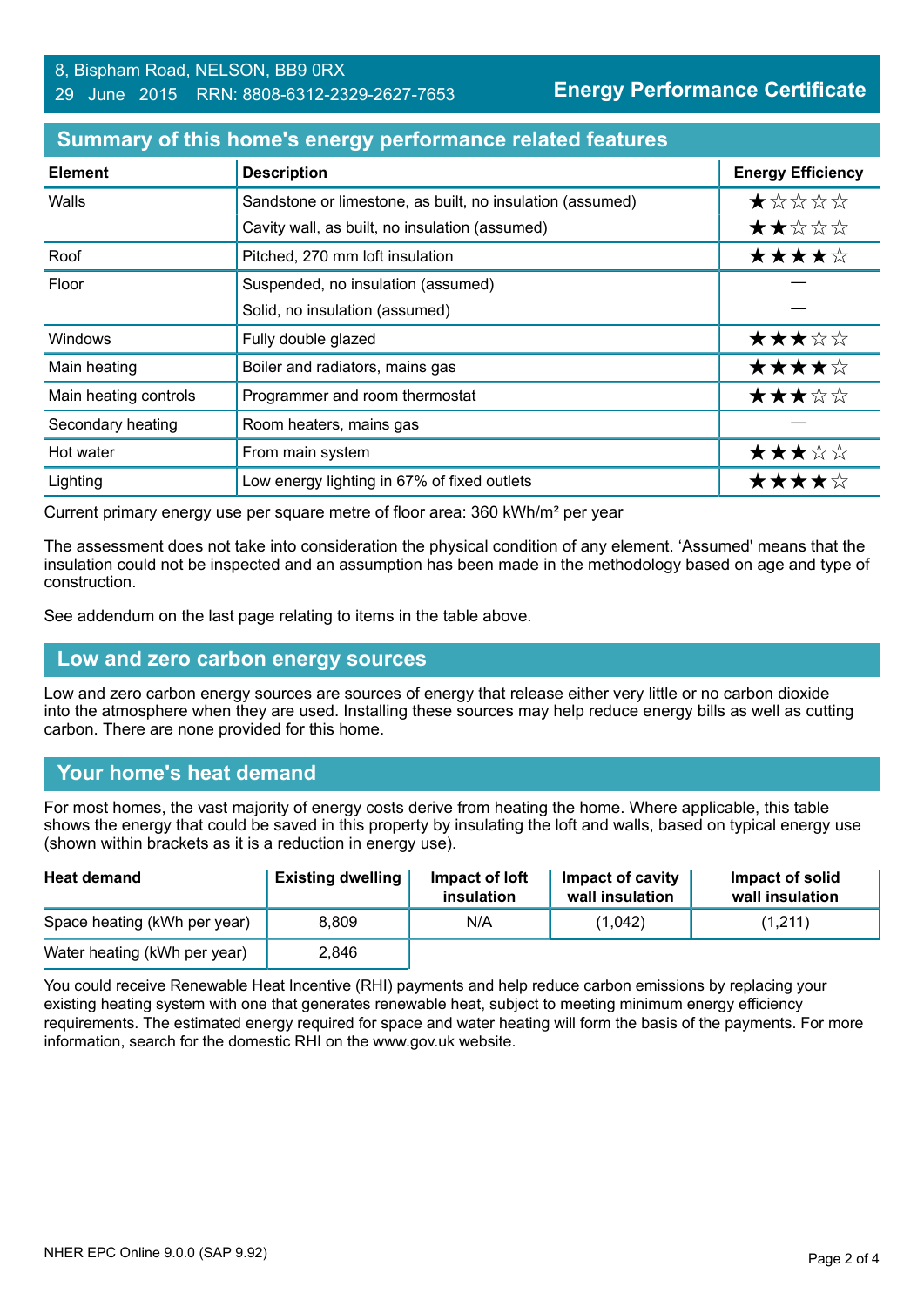#### 8, Bispham Road, NELSON, BB9 0RX 29 June 2015 RRN: 8808-6312-2329-2627-7653

#### **Recommendations**

The measures below will improve the energy performance of your dwelling. The performance ratings after improvements listed below are cumulative; that is, they assume the improvements have been installed in the order that they appear in the table. To receive advice on what measures you can take to reduce your energy bills, visit www.simpleenergyadvice.org.uk or call freephone 0800 444202. Before installing measures, you should make sure you have secured the appropriate permissions, where necessary. Such permissions might include permission from your landlord (if you are a tenant) or approval under Building Regulations for certain types of work.

| <b>Recommended measures</b>                     | <b>Indicative cost</b> | <b>Typical savings</b><br>per year | <b>Rating after</b><br>improvement |
|-------------------------------------------------|------------------------|------------------------------------|------------------------------------|
| Cavity wall insulation                          | £500 - £1,500          | £ 66                               | <b>D61</b>                         |
| Internal or external wall insulation            | £4,000 - £14,000       | £76                                | <b>D64</b>                         |
| Low energy lighting for all fixed outlets       | £10                    | £ 12                               | <b>D65</b>                         |
| Heating controls (thermostatic radiator valves) | £350 - £450            | £24                                | <b>D66</b>                         |
| Replace boiler with new condensing boiler       | $£2,200 - £3,000$      | £ 170                              | C73                                |
| Solar water heating                             | £4,000 - £6,000        | £43                                | C75                                |
| Solar photovoltaic panels, 2.5 kWp              | £5,000 - £8,000        | £241                               | <b>B87</b>                         |

#### **Alternative measures**

There are alternative measures below which you could also consider for your home.

- **•** External insulation with cavity wall insulation
- **•** Biomass boiler (Exempted Appliance if in Smoke Control Area)
- **•** Air or ground source heat pump
- **•** Micro CHP

## **Financial Support and the Green Deal**

Green Deal Finance allows you to pay for some of the cost of your improvements in instalments under a Green Deal Plan (note that this is a credit agreement, but with instalments being added to the electricity bill for the property). The availability of a Green Deal Plan will depend upon your financial circumstances. There is a limit to how much Green Deal Finance can be used, which is determined by how much energy the improvements are estimated to **save** for a 'typical household'.

You may also be able to obtain support towards repairs or replacements of heating systems and/or basic insulation measures under the ECO scheme, provided that you are in receipt of qualifying benefits or tax credits. To learn more about this scheme and the rules about eligibility, visit www.simpleenergyadvice.org.uk or call freephone **0800 444202** for England and Wales.